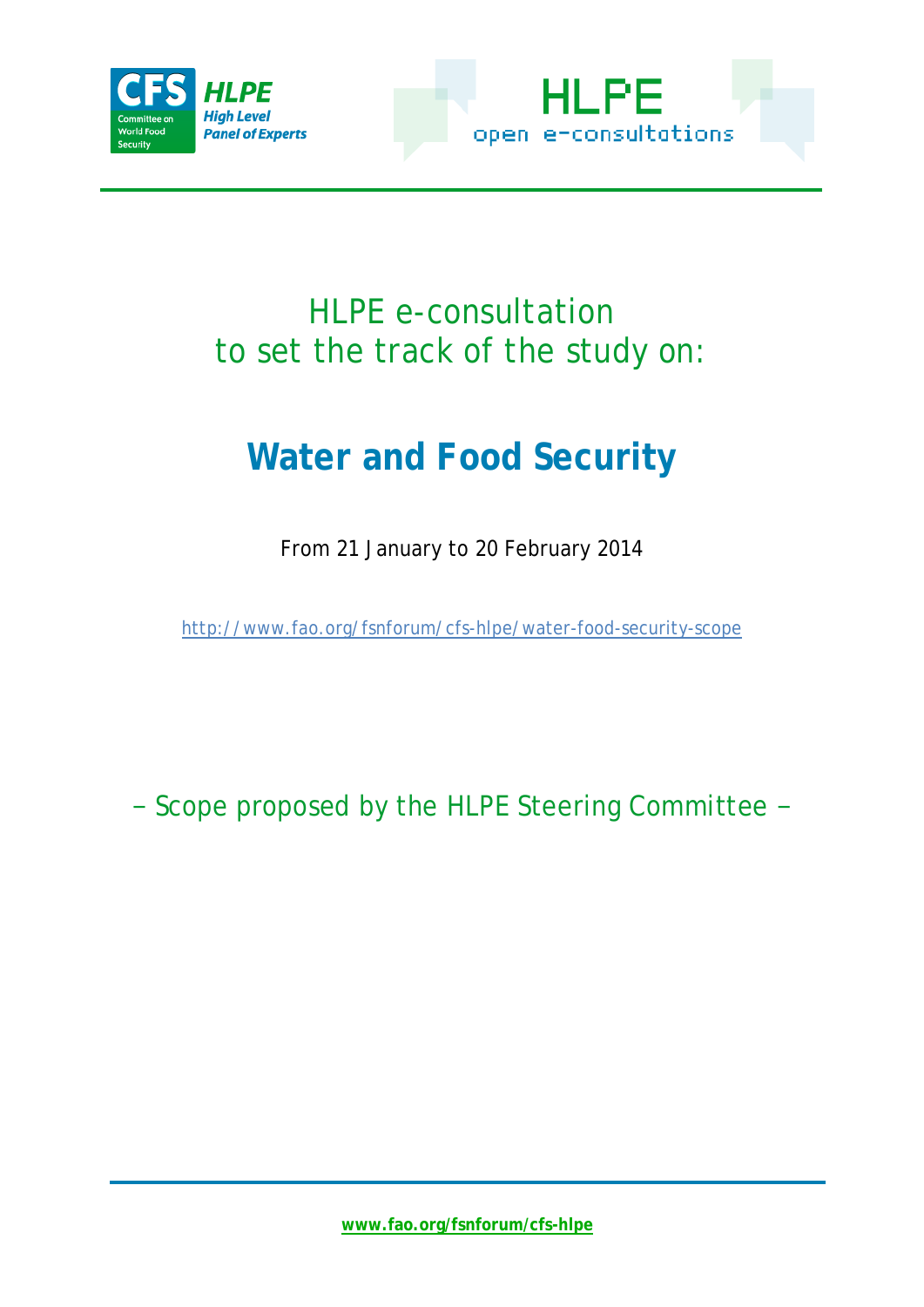



### **Topic**

The CFS, in its 40th session, requested the HLPE to prepare a report on Water and Food Security for its 42nd session in 2015, as follows:

*"In the follow-up of major international events such as Rio+20 and the World Water Forum, the HLPE will further explore the "water and food security" issue. Water has an important role in food security through its multiple impacts on: health and nutrition (drinking water, cooking water, sanitary aspect/diseases), on agricultural production (access to water, water management, improvement of irrigation and dryland agriculture) and on food processing (water management, quality of water...). This topic should be seen in the wider context of the nexus between water, soil, energy and food security which is recognized as a pillar of inclusive growth and sustainable development. The HLPE report could put together information on how countries and regions are addressing the management of this important resource.* 

*Through a food security lens, the HLPE will focus its analysis on water for agricultural production and food processing, taking also into account gender-related aspects. More specifically, the HLPE could, from a food security perspective, assess the impacts of water management practices on food security, including water usage for agricultural production, food processing and other ways of consumption. It should also consider in particular issues related to the sustainability of irrigation systems, the salinization of agricultural land and the reduction of the quality of the ground water. On this basis, it will give appropriate recommendations so as to improve water and food security policies, as well as coordination among the different fields and actors at all levels, with a long-term perspective."*

As part of its report elaboration process, the HLPE is launching an e-consultation to seek views, public and expert feedback and comments, on the following proposed scope and building blocks of the report, outlined below.

The HLPE ambitions to synthesize and analyze available evidence expected to be useful to support action by the public and private sectors and civil society. Based on this evidence a set of policy recommendations will be made.

---

#### **1. Water use for health, nutrition and food security – global and regional trends**

Water is central to food and nutrition security. Safe drinking water and sanitation are fundamental to good nutrition, the health and dignity of all. Water is also key for food security because it is an important and essential input for agricultural production, food processing, preparation and cooking of food.

First, the HLPE proposes to summarize the latest evidence-based information on the use of water for health and nutrition (drinking water, cooking water, sanitary aspect/diseases), and for food and agriculture, - indicating how much water is consumed for the production, processing, and consumption of food as well as for sanitation and drinking water. This section of the report would also include: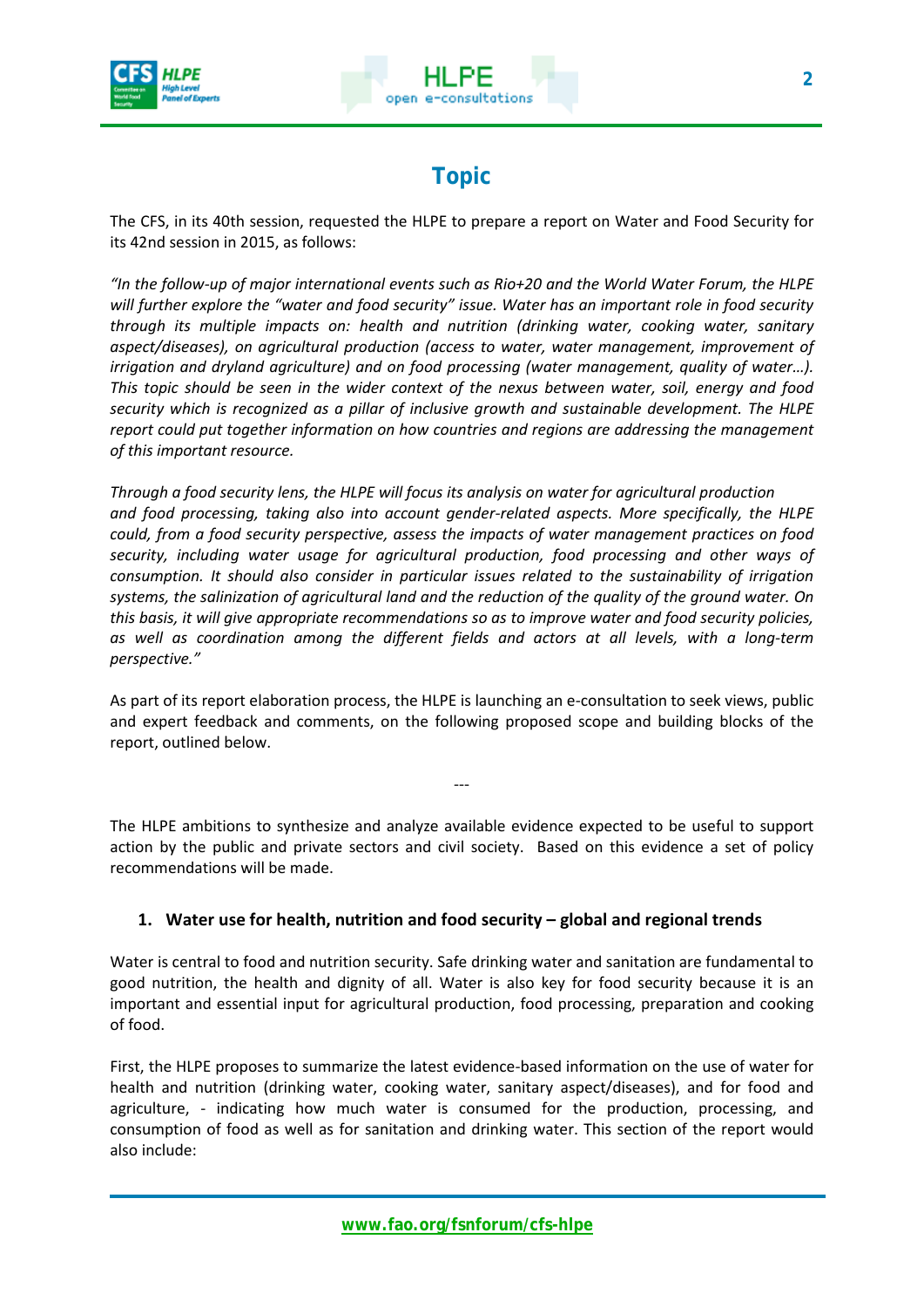

- Metrics on access to safe drinking water and adequate sanitation: trends in the number of people who lack access to safe water and adequate sanitation. Latest data and trends in water consumption by the food and agriculture sector, the manufacturing industry, the energy sector, IT based communication systems and services. What are the global and regional patterns and anticipated increases in water consumption in these sectors over the next 30 years?
- Metrics on global freshwater withdrawals for food production. Available data on the consumption of surface and groundwater water for food and agriculture in different regions. Assessment of existing projections of future water prices.
- Global and regional statistics on water quality. To what extent, and how -, is water quality changing in rural and urban areas, both within and between countries? How does the geography and current trends in water quality affect the capacity of different genders and social groups to access clean and good quality water?

The report would critically discuss the accuracy and reliability of all the metrics and water accounting methods used in this report.

#### **2. Governance of water and food security**

Water governance is now a key concern in a context of increasing water scarcity, local and transboundary water conflicts, and global climate change. The HLPE report would therefore focus on the governance of water management for food and nutrition security. In this context, governance refers to the interactions among different institutions, actors and structures that determine how and by whom power is exercised, and where decisions are taken on water and food security. Rights, relationships, responsibility, and accountability are key issues here along with the set of rules, cultural or social norms that regulate access, use and control over water.

**Actors, entitlements and rights.** The HLPE report would briefly describe the various categories of actors who participate in the governance of water management for food and water security. These actors include water collectors (mostly women), small scale food producers (men and women farmers, pastoralists, fishing communities, forest dwellers, indigenous peoples, urban and peri-urban farmers...); public actors (local and national); and the private sector (small and medium size business to large multinational corporations). The report would distinguish these different actors on the basis of clear criteria, - including their specific capacities for water management; their entitlements and rights to manage water resources; their capacity to influence policy making and institutional choices at local/national/international levels; and ability/willingness to invest specific resources in the governance of water management for food security.

Special attention would be given to the contributions and roles of women as food and water providers. What do we know (and do not know) about gender relations and women's roles, rights, and responsibilities in the governance of water and food security?

**Policies for water and food security.** The HLPE report will seek to compile available information on how countries and regions are addressing the management of water for food and water security through their policies and institutions. The report will aim to identify common denominators and fundamental divergences in the policies and institutions for water governance that are promoted by different actors (the State, corporations and other private sector actors, indigenous peoples, non governmental organisations, peasant/farmer organisations, and social movements... ). It would be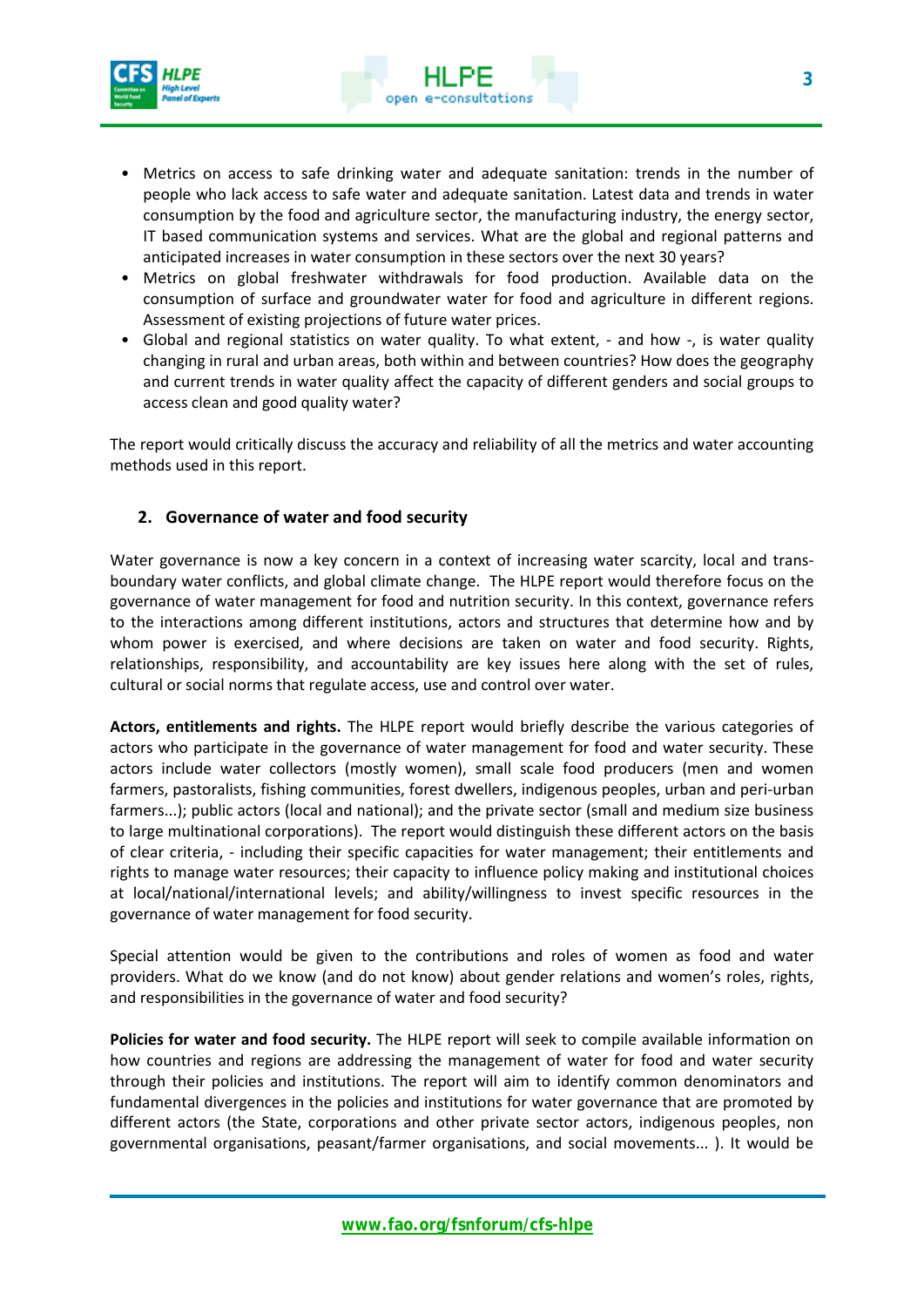

<u>.</u>



useful to focus on national and international policies for this analysis of different practices and normative views on water governance and food/water security.

#### **3. Management of water for food and nutrition security: impacts, sustainability and resilience**

**Water management.** What are the key issues for the management of water for human health and nutrition, agriculture, and processing? How do changing diets affect water demand and water management options, and vice versa? Most national plans for agriculture and food security focus on expanding the area under irrigation by some significant amounts. What are the challenges for water management? What is the potential to accommodate demands for more irrigation? How far can water management stretch the resource?

How do management decisions to first allocate water for cities, industry, mining, and the energy production sector affect access and quality of water for human consumption and agriculture & food processing? How is water management challenged by the demands of urbanisation and population growth? What are the implications for the right to water and the right to food for all?

The HLPE report would compare and contrast the water use efficiency of different food systems and water management practices for the production, processing and consumption of food, - including drinking water using the concept of 'water footprints'<sup>[1](#page-4-0)</sup> and other water accounting methods. The strengths and weaknesses of the different water accounting methods used for these comparisons would be critically discussed.

What is the effect of water availability on the international trade of food (crops and livestock products)? What are the risks and opportunities associated with the expansion of international trade in water intensive commodities? How are people's right to water and right to food affected by the changing relationships between (inter)national trade and water management? How do these trends impact on local and national food/water sovereignty? After critically assessing the strengths, weaknesses, and relevance of the 'virtual water'<sup>[2](#page-3-0)</sup> concept, the HLPE report would describe the impacts of international trade on domestic water resources and on how water is managed and allocated within river basins, watersheds and villages/municipalities for drinking water, sanitation, farming, food processing and so on.

How could climate change affect water availability for human needs and agriculture in different regions? What are the likely impacts of climate change on groundwater use, water storage, and the availability of surface water for drinking/cooking water, sanitation, agricultural production, and food processing? The report would critically discuss the potential of technological and institutional innovations for water conservation and its sustainable use in the context of climate change, -

 $1$  The "water footprint" of a food commodity (or any other product) is the total volume of water of freshwater used - that is consumed and polluted - to produce the food commodity, measured over the whole production chain. It is an indicator of freshwater use that looks at both the direct and indirect use of water to produce a particular food (or any other product).

<span id="page-3-0"></span><sup>&</sup>lt;sup>2</sup> The "virtual-water" content of a food product is the freshwater 'embodied' in the product. The virtual-water balance of a country or continent over a given time period is defined as the net import of virtual water over this period, which is equal to the gross import of virtual water minus the gross export. A positive virtual-water balance for the food and agriculture sector implies net inflow of virtual water to the nation from other nations. A negative balance means net outflow of virtual water.